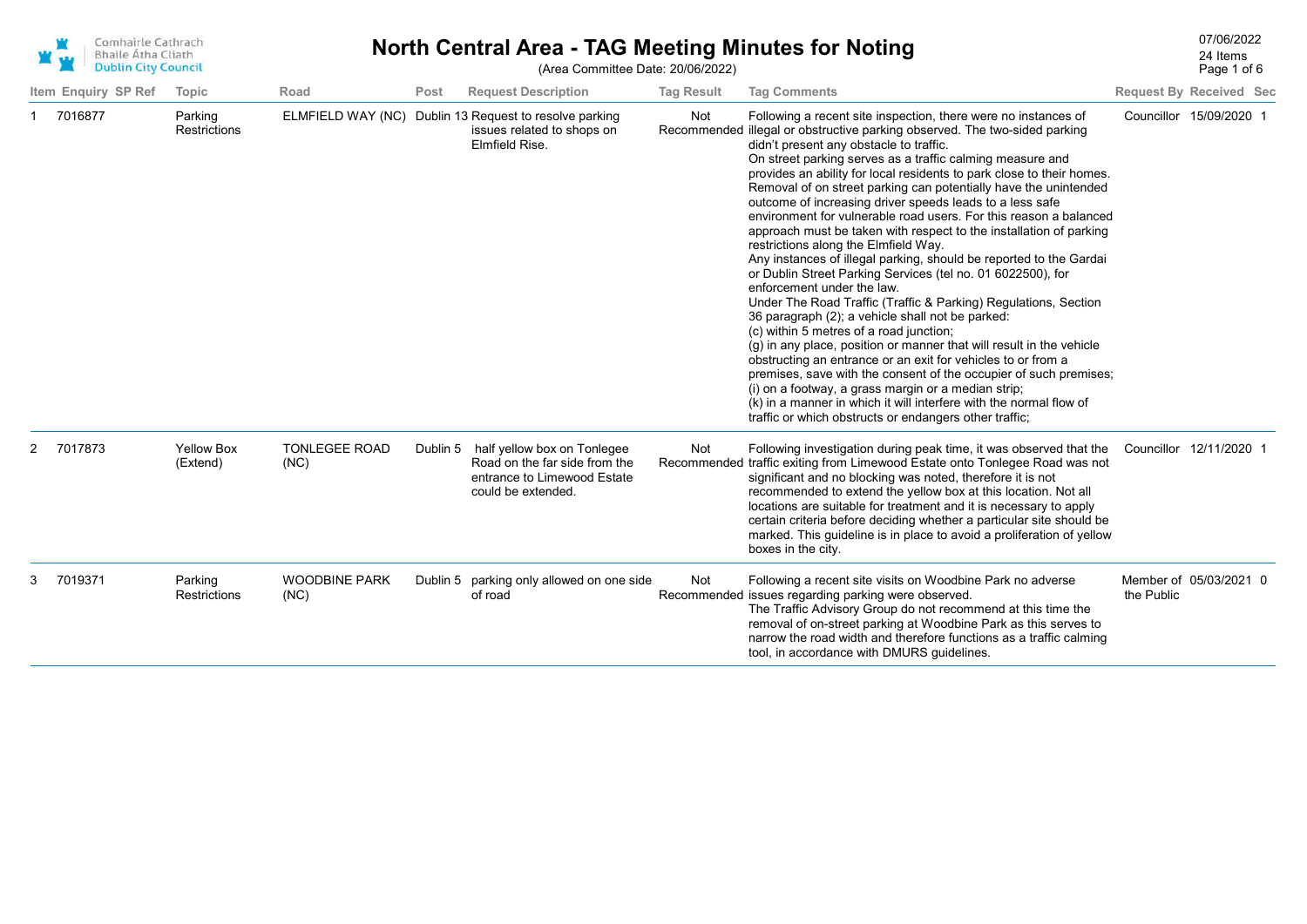| Comhairle Cathrach<br><b>Bhaile Átha Cliath</b><br><b>Dublin City Council</b> |
|-------------------------------------------------------------------------------|
|                                                                               |

### 07/06/2022 **North Central Area - TAG Meeting Minutes for Noting**

Page 2 of 6

24 Items

(Area Committee Date: 20/06/2022)

|   | Item Enquiry SP Ref | Topic                          | Road                                     | Post     | <b>Request Description</b>                                                | <b>Tag Result</b> | <b>Tag Comments</b>                                                                                                                                                                                                                                                                                                                                                                                                                                                                                                                                                                                                                                                                                                                                                                                                                                                                                                                    | <b>Request By Received Sec</b> |  |
|---|---------------------|--------------------------------|------------------------------------------|----------|---------------------------------------------------------------------------|-------------------|----------------------------------------------------------------------------------------------------------------------------------------------------------------------------------------------------------------------------------------------------------------------------------------------------------------------------------------------------------------------------------------------------------------------------------------------------------------------------------------------------------------------------------------------------------------------------------------------------------------------------------------------------------------------------------------------------------------------------------------------------------------------------------------------------------------------------------------------------------------------------------------------------------------------------------------|--------------------------------|--|
|   | 7019634             | <b>Traffic Calming</b>         | <b>WATERMILL ROAD</b><br>(NC)            | Dublin 5 | pinch points and chicanes                                                 | Not               | In relation to traffic calming, Watermill Road is a strategic arterial<br>Recommended route. As a part of the new Bus Route 6 from Howth to the City<br>Centre, a number of traffic calming measures were introduced.<br>These included parking restrictions at strategic points to ensure a<br>free flow of traffic, two new bus bays on the north side and two<br>bus bays with build-outs on the south side and parallel parking<br>bays on the south side to facilitate access to Saint Anne's Park.<br>To further enhance traffic calming along this section of the road<br>speed cushions were replaced with bus ramps. These are<br>installed at appropriate intervals to achieve optimum traffic<br>calming.<br>Therefore no further measures are recommended to be<br>implemented at Watermill Road at this time.                                                                                                             | Councillor 25/03/2021 0        |  |
|   | 7020478             | <b>Traffic Calming</b>         |                                          |          | ELMFIELD WAY (NC) Dublin 13 Traffic calming measures for<br>Elmfield Way. | Not               | Elmfield Way is located within the 30k speed zone indicating the<br>Recommended lower speed limit and that the area is a Home Zone/Slow Zone,<br>which warns motorists that it is a residential area and to expect<br>children. The road is short in length, not conducive to speed and<br>is naturally traffic calmed with the provision of on-street parking,<br>thus reducing carriageway width for motorists and increasing<br>driver caution in accordance with DMURS guidelines. Due to<br>these existing measures it is not recommended to install any<br>additional traffic calming at this moment.                                                                                                                                                                                                                                                                                                                            | Councillor 11/05/2021 0        |  |
| 6 | 7020656             | Parking<br><b>Restrictions</b> | <b>GRANGE PARK VIEW Dublin 5</b><br>(NC) |          | prevent vehicles from blocking<br>accessible dishing.                     |                   | Additional markings or signage to Recommended In order to protect pedestrians crossing from one side of the<br>street to the other, as an alternative solution it is recommended to<br>install clearway signs on Grange Park View opposite its junction<br>with Grange Park Walk as there are vans or commercial trucks<br>parking at this location.<br>STAT: On Grange Park View, on the North side of the<br>carriageway, from a point commencing 16 meters East from the<br>junction with Grange Park Walk, rescind 33 meters of Double<br>Yellow Line in a West direction.<br>STAT: Clearway road sign RUS 010 and 24-hour operation Time<br>Plate P055 and End Plate P010 to be installed and positioned on<br>the footpath on the northern side of the carriageway on Grange<br>Park View. Starting point commencing 16 meters East from the<br>junction with Grange Park Walk, to be extended 33 meters in a<br>West direction. | Councillor 19/05/2021 0        |  |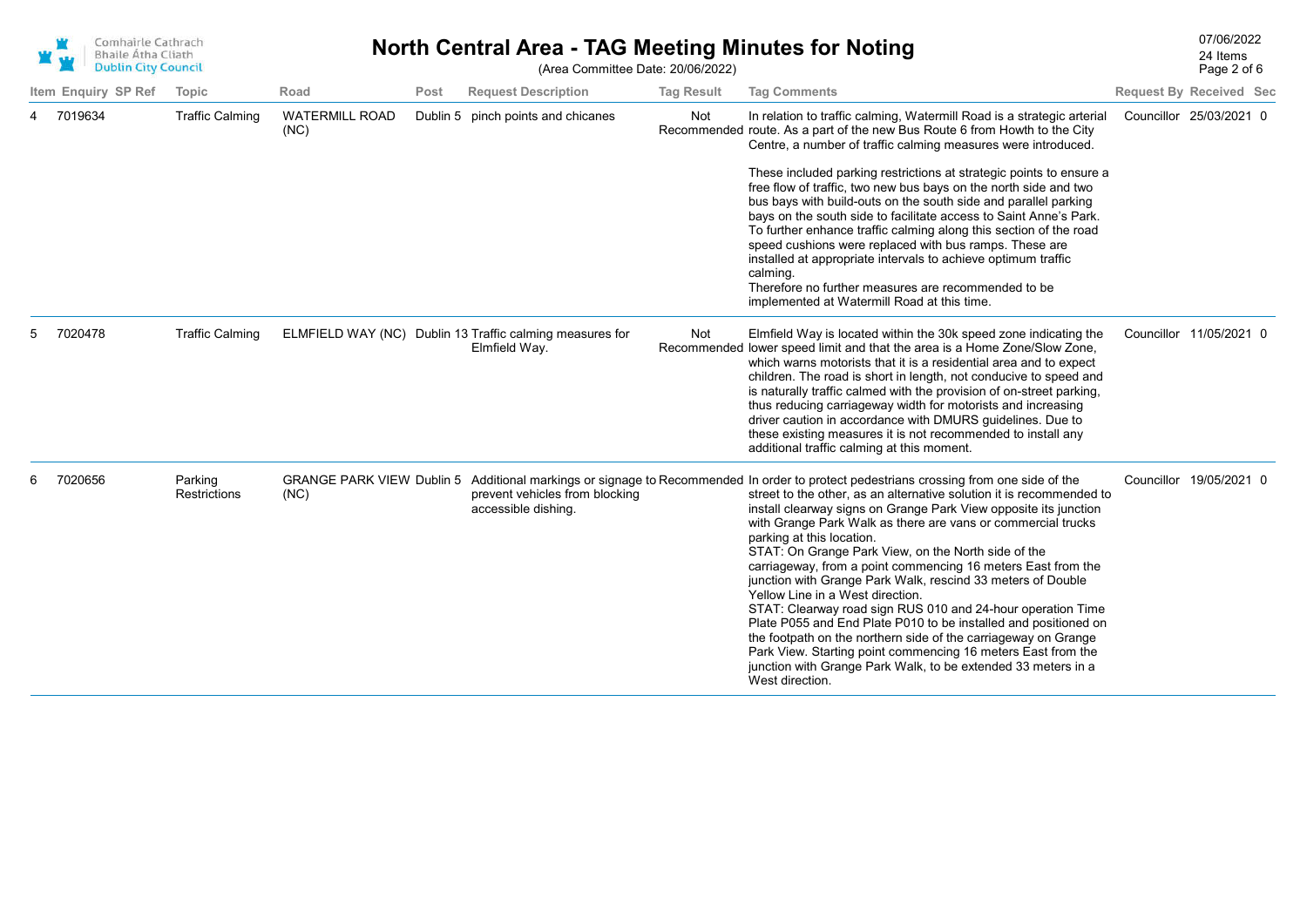

#### **North Central Area - TAG Meeting Minutes for Noting** Manus 24 Items 24 Items (Area Committee Date: 20/06/2022)

24 Items

Page 3 of 6

|                     |                                             |                                   |      |                                                                                                                                            |                   |                                                                                                                                                                                                                                                                                                                                                                                                                                                                                                                                                                                                                                                                                                                                                                                                                                                                                  |            | 99 -                           |
|---------------------|---------------------------------------------|-----------------------------------|------|--------------------------------------------------------------------------------------------------------------------------------------------|-------------------|----------------------------------------------------------------------------------------------------------------------------------------------------------------------------------------------------------------------------------------------------------------------------------------------------------------------------------------------------------------------------------------------------------------------------------------------------------------------------------------------------------------------------------------------------------------------------------------------------------------------------------------------------------------------------------------------------------------------------------------------------------------------------------------------------------------------------------------------------------------------------------|------------|--------------------------------|
| Item Enquiry SP Ref | Topic                                       | Road                              | Post | <b>Request Description</b>                                                                                                                 | <b>Tag Result</b> | <b>Tag Comments</b>                                                                                                                                                                                                                                                                                                                                                                                                                                                                                                                                                                                                                                                                                                                                                                                                                                                              |            | <b>Request By Received Sec</b> |
| 7020898<br>7        | Children Crossing CARNDONAGH<br>Sign        | DRIVE (NC)                        |      | Dublin 13 Erection of a Children at Play<br>sign                                                                                           | Not               | Following an on-site visit was determined that there is adequate<br>Recommended signage on all roads leading into Carndonagh Drive from Grange<br>Road and Kilbarrac Rd.<br>Carndonagh Drive it is in the area covered by the 30 km/h Slow<br>Zone sign, indicating the lower speed limit and that the area is a<br>Home Zone/Slow Zone, which warns motorists that it is a<br>residential area and to expect children. Signage are provided as<br>you enter in the estate on Newbrook Road, Howth View Park and<br>St. Donagh's Road from Grange Road and Kilbarrack Rd.<br>30k/h road markings are provided at the strategic points on<br>Carndonagh Road and Donaghmede Road and a School Ahead<br>sign is in place near to the entrance to Donaghmede Park.<br>Therefore, adding more signage will lead to existing signage<br>being less impactful and are not recommended. | TD         | 03/06/2021 0                   |
| 7021474<br>8        | Double Yellow<br>Lines                      | <b>WATERMILL ROAD</b><br>(NC)     |      | Dublin 5 extend the existing Double<br>Yellow Lines and additional<br>safety measures requested.                                           | Not               | During a recent site visit no adverse issues regarding parking<br>Recommended were observed on Watermill Road.<br>Further restrictions on this section of the road would lead to<br>increased traffic speeds, where as parking tends to have a<br>calming effect helping to slow down the traffic in accordance with<br>DMURS guidelines. Therefore further restrictions are not<br>recommended.                                                                                                                                                                                                                                                                                                                                                                                                                                                                                 |            | Councillor 06/07/2021 0        |
| 7022523<br>g        | Double Yellow<br>Lines                      | <b>CLONTARF ROAD</b><br>(NC)      |      | Dublin 3 The section of road on the<br>Clontarf Road coming from the<br>city centre across from the Baths<br>restaurant is very dangerous. | Not               | Further restrictions such as double yellow lines on this section of<br>Recommended the road would lead to increased traffic speeds, whereas parking<br>tends to have a calming effect helping to slow down the traffic in<br>accordance with Design Manual for Urban Roads and Streets<br>guidelines. Therefore further restrictions are not recommended.                                                                                                                                                                                                                                                                                                                                                                                                                                                                                                                        | the Public | Member of 08/09/2021 0         |
| 10 7022833          | <b>TAG General</b><br><b>Engineer Query</b> | <b>SYBIL HILL ROAD</b><br>(NC)    |      | Dublin 5 double yellow lines from the car<br>line of sight for cars leaving the<br>apartment car park.                                     | Not               | It is not recommended to install parking restrictions, such as<br>park entrance to provide a clear Recommended placing double yellow lines and/or bollards where restrictions are<br>already covered under the law.<br>Under The Road Traffic (Traffic & Parking) Regulations, Section<br>36 paragraph (2); a vehicle shall not be parked:<br>(c) within 5 metres of a road junction;<br>(i) on a footway, a grass margin or a median strip;<br>Illegal parking should be reported to the Gardai or Dublin Street<br>Parking Services (tel no. 01 6022500), for enforcement under the<br>law.                                                                                                                                                                                                                                                                                    | the Public | Member of 27/09/2021 0         |
| 11 7023042          | Double Yellow<br>Lines                      | <b>CELTIC PARK</b><br>AVENUE (NC) |      | Dublin 9 request double yellow lines be<br>that parking is not permitted.                                                                  | Not               | It is not recommended to install parking restrictions, such as<br>painted here to reinforce the rule Recommended placing double yellow lines where restrictions are already covered the Public<br>under the law as this would lead to a proliferation of signs and<br>maintenance costs.<br>Under The Road Traffic (Traffic & Parking) Regulations, Section<br>36 paragraph (2); a vehicle shall not be parked:<br>(c) within 5 metres of a road junction;<br>(i) on a footway, a grass margin or a median strip;<br>Illegal parking should be reported to the Gardai or Dublin Street<br>Parking Services (tel no. 01 6022500), for enforcement under the<br>law.                                                                                                                                                                                                               |            | Member of 07/10/2021 0         |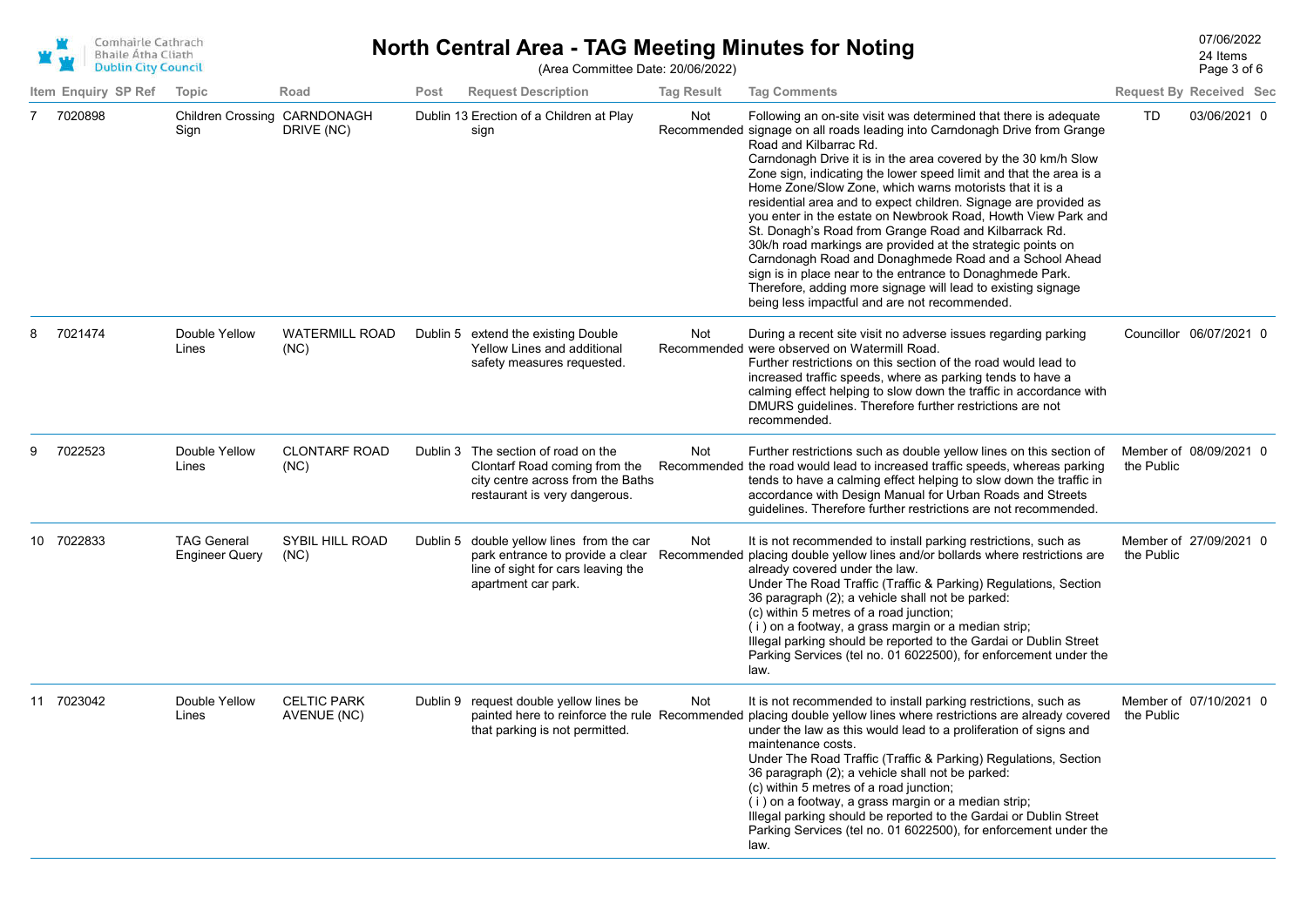

# **North Central Area - TAG Meeting Minutes for Noting** Manus 24 Items 24 Items

Page 4 of 6 24 Items

(Area Committee Date: 20/06/2022)

| Item Enquiry SP Ref | Topic                   | Road                           | Post | <b>Request Description</b>                                                                       | <b>Tag Result</b> | <b>Tag Comments</b>                                                                                                                                                                                                                                                                                                                                                                                                                                                                                                                                                                                                                                                                                                                                                                                                                                                       |    | <b>Request By Received Sec</b> |  |
|---------------------|-------------------------|--------------------------------|------|--------------------------------------------------------------------------------------------------|-------------------|---------------------------------------------------------------------------------------------------------------------------------------------------------------------------------------------------------------------------------------------------------------------------------------------------------------------------------------------------------------------------------------------------------------------------------------------------------------------------------------------------------------------------------------------------------------------------------------------------------------------------------------------------------------------------------------------------------------------------------------------------------------------------------------------------------------------------------------------------------------------------|----|--------------------------------|--|
| 12 7023306          | Double Yellow<br>Lines  | <b>SHANOWEN</b><br>AVENUE (NC) |      | Dublin 9 request Double yellow lines be<br>painted to protect the 5meter<br>parking limitations. |                   | Recommended Following investigation, it is recommended to install a segment of Councillor 20/10/2021 2<br>Double Yellow Lines in order to improve visibility at Shanowen<br>Avenue / Shanowen Road junction.<br>STAT: On Shanowen Avenue, on the East side of the<br>carriageway, from a point commencing 5 meters from the junction<br>with Shanowen Road, install 11 meters of Double Yellow Line in a<br>North direction.<br>STAT: On Shanowen Avenue, on the East side of the<br>carriageway, from a point commencing 5 meters from the junction<br>with Shanowen Road, install 6 meters of Double Yellow Line in a<br>South direction.                                                                                                                                                                                                                               |    |                                |  |
| 13 7023524          | Parking<br>Restrictions | <b>BRIARFIELD ROAD</b><br>(NC) |      | Dublin 5 Investigation and application of<br>corners on Briarfield road.                         | Not               | Following recent site visits at Briarfield Road, no adverse<br>Double yellow lines on cul de sac Recommended problems regarding parking were observed. As the warrant has<br>not been met parking restrictions are not recommended.<br>However, any instances of illegal parking, should be reported to<br>the Gardai or Dublin Street Parking Services (tel no. 01 6022500),<br>for enforcement under the law.<br>Under The Road Traffic (Traffic & Parking) Regulations, Section<br>36 paragraph (2); a vehicle shall not be parked:<br>(c) within 5 metres of a road junction;<br>(i) on a footway, a grass margin or a median strip;                                                                                                                                                                                                                                  |    | Councillor 05/11/2021 0        |  |
| 14 7024846          | Double Yellow<br>Lines  | <b>KILBARRON DRIVE</b><br>(NC) |      | Dublin 5 request for Double Yellow lines<br>on corners.                                          | Not               | Following a recent site visits, no adverse problems regarding<br>Recommended parking were observed.<br>Any instances of illegal parking, should be reported to the Gardai<br>or Dublin Street Parking Services (tel no. 01 6022500), for<br>enforcement under the law.<br>Under The Road Traffic (Traffic & Parking) Regulations, Section<br>36 paragraph (2); a vehicle shall not be parked:<br>(c) within 5 metres of a road junction;<br>(g) in any place, position or manner that will result in the vehicle<br>obstructing an entrance or an exit for vehicles to or from a<br>premises, save with the consent of the occupier of such premises;                                                                                                                                                                                                                     | TD | 09/02/2022 1                   |  |
| 15 7025165          | <b>Traffic Calming</b>  |                                |      | CLANREE ROAD (NC) Dublin 5 requesting traffic calming                                            |                   | Recommended Following the results of a speed survey, the road failed to qualify<br>for ramps for two reasons:<br>1. The average speed of the survey is relatively low at circa<br>30km/hr and,<br>2. The traffic count for the road was relatively low with less than<br>60 vehicles per hour, the minimum volume required to meet the<br>criteria for provision of speed ramps.<br>For these reasons the road did not meet the criteria for ramps on<br>two separate counts and therefore nothing can be done within the<br>limitations of TAG.<br>However, in order to make drivers aware to slow down<br>approaching the bend on Clanree Road near the entrance of<br>Mayfield Park it is recommended to install traffic calming in the<br>form of a Children Crossing Sign "W 142" (opposite no 98) and<br>SLOW road marking "M 106" (adjacent no 28, 50, 89 and 98). |    | Councillor 25/02/2022 0        |  |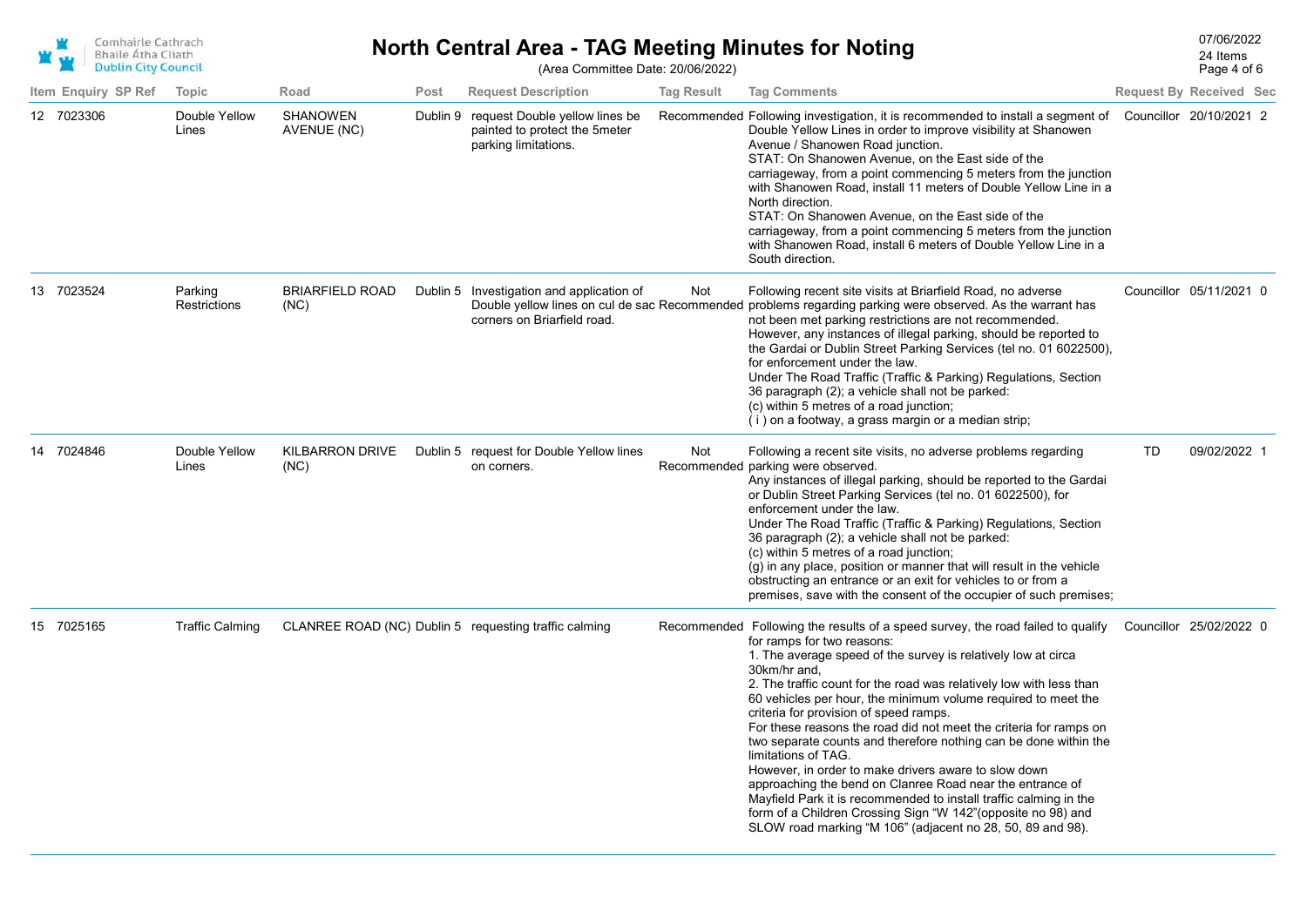

# **North Central Area - TAG Meeting Minutes for Noting** Manus 24 Items 24 Items

Page 5 of 6

24 Items

(Area Committee Date: 20/06/2022)

|    | Item Enquiry SP Ref | Topic                             | Road                               | Post     | <b>Request Description</b>                                                                                                                                                                        | <b>Tag Result</b> | <b>Tag Comments</b>                                                                                                                                                                                                                                                                                                                                                                                                                                                                                                                                                                                                   |            | <b>Request By Received Sec</b> |
|----|---------------------|-----------------------------------|------------------------------------|----------|---------------------------------------------------------------------------------------------------------------------------------------------------------------------------------------------------|-------------------|-----------------------------------------------------------------------------------------------------------------------------------------------------------------------------------------------------------------------------------------------------------------------------------------------------------------------------------------------------------------------------------------------------------------------------------------------------------------------------------------------------------------------------------------------------------------------------------------------------------------------|------------|--------------------------------|
|    | 16 7025346          | No Right Turn                     | <b>GRANGEMORE</b><br>ROAD (NC)     |          | Dublin 13 review the junction of<br>Grangemore Road, Dublin 13<br>and the Grange Road,<br>Donaghmede, Dublin 13 with a<br>view to providing a 'No Right<br>Turn' during the peak morning<br>time. | Not               | No Right Turn Bans are provided during peak hours and where<br>Recommended there is a hazardous movement involved in turning to the right<br>from a main road into estates, near residential roads that are not<br>meant to be used as a shortcut. A right turn ban from<br>Grangemore Road onto Grange Rd would not be recommended<br>as it would create adverse traffic conditions by diverted traffic on<br>roads such as Ardara Ave.                                                                                                                                                                              |            | Councillor 08/03/2022 0        |
|    | 17 7025547          | P&D/Permit<br>Parking             | <b>CHURCHGATE</b><br>AVENUE (NC)   | Dublin 3 | requesting a P & D/P scheme for<br>the road.                                                                                                                                                      | Not               | Following investigation it was observed that Churchgate Avenue<br>Recommended doesn't have a minimum width of 4.6 metres for one-sided parking<br>to allow access for emergency services and refuse collection.<br>Therefore the request for introduction of a P&D scheme is not<br>recommended at this location.                                                                                                                                                                                                                                                                                                     | the Public | Member of 21/03/2022 0         |
|    | 18 7025709          | Disab Park Bay<br>Resid (Rescind) | <b>CONQUER HILL</b><br>AVENUE (NC) |          | Dublin 3 Bay no longer required.                                                                                                                                                                  |                   | Recommended Due to no longer being utilized, it is recommended that the<br>disabled parking bay associated no. 5 Conquer Hill Avenue be<br>rescinded.<br>STAT: Disabled Parking Bay to be rescinded on Conquer Hill<br>Avenue, Dublin 5, from the common boundary of 4/5, eastwards<br>for 6 metres. (Old STAT Asset ID 22717)                                                                                                                                                                                                                                                                                        | the Public | Member of 30/03/2022 0         |
| 19 | 7025817             | Parking<br>Restrictions           | HOWTH ROAD (NC)                    |          | Dublin 3 Review road markings, may need<br>to alter markings at driveways                                                                                                                         | Not               | Under The Road Traffic (Traffic & Parking) Regulations, Section<br>Recommended 36 paragraph (2); a vehicle shall not be parked:<br>(g) in any place, position or manner that will result in the vehicle<br>obstructing an entrance or an exit for vehicles to or from a<br>premises, save with the consent of the occupier of such premises;<br>Illegal parking should be reported to the Gardai or Dublin Street<br>Parking Services (tel no. 01 6022500), for enforcement under the<br>law.                                                                                                                         |            | Councillor 04/04/2022 0        |
| 20 | 7025867             | Double Yellow<br>Lines            | <b>BRIARFIELD VILLAS</b><br>(NC)   |          | Dublin 5 request Double Yellow Lines on<br>Briarfield Villas and also at the<br>corner of Briarfield Grove                                                                                        | Not               | Following recent site visits at Briarfield Villas, no adverse<br>Recommended problems regarding parking were observed. As the warrant has<br>not been met parking restrictions are not recommended.<br>However, if there are any instances of illegal parking, should be<br>reported to the Gardai or Dublin Street Parking Services (tel no.<br>01 6022500), for enforcement under the law.<br>Under The Road Traffic (Traffic & Parking) Regulations, Section<br>36 paragraph (2); a vehicle shall not be parked:<br>(c) within 5 metres of a road junction;<br>(i) on a footway, a grass margin or a median strip. |            | Councillor 06/04/2022 0        |